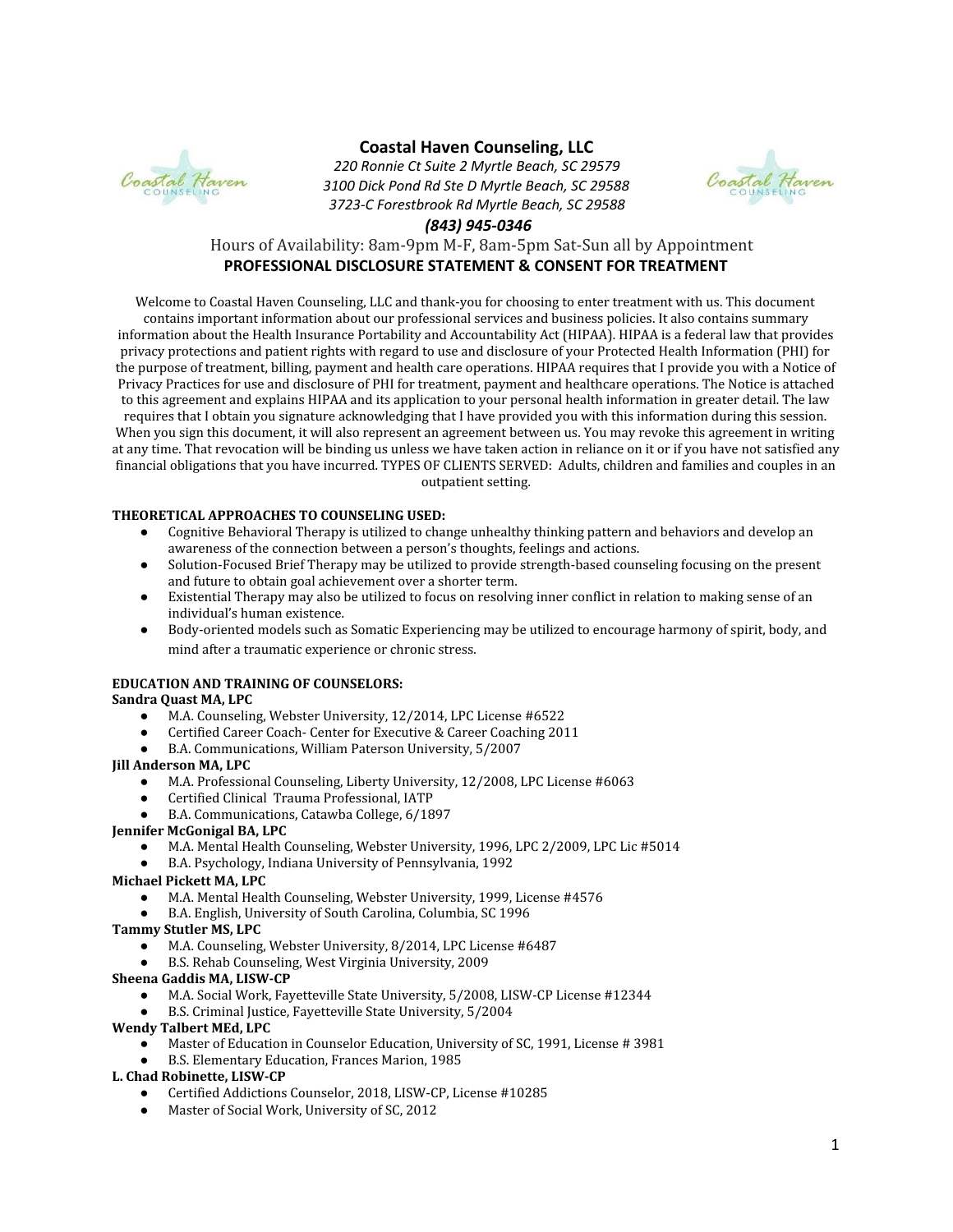#### **David Murray MA, LPC**

- M.A. Mental Health Counseling, Liberty University, 2013, LPC License #6494
- Masters of Business, Winthrop University, Rock Hill, SC 1997
- BS of Business Admin, The Citadel, Charleston, SC

#### **Debbie Jackson MSW, LISW-CP**

- Master of Social Work, WV University Morgantown, 1993, LISW-CP License #12080
	- B.A. Social Work, The University of Akron, 1990

#### **Andrew Michaels MA, LPC**

- M.S. Mental Health Counseling, Long Island University/CW Post, 2015, LPC License #7232
- **●** B.A. Psychology, SUNY, 1984

#### **Lindsey McFarland, MSW, LISW-CP**

- M.S. Masters in Social Work, University of Louisville, LISW-CP License #11999
- **●** B.A. Psychology & Sociology Western Kentucky University 5/2003 Bowling Green, KY

#### **Veronica Seitzinger, MSW, LISW-CP**

- M.S. Masters in Social Work, University of Louisville, LISW-CP License #11999
- **●** B.A. Psychology & Sociology Western Kentucky University 5/2003 Bowling Green, KY

**SERVICES:** Therapy is a relationship between people that works in part because of clearly defined rights and responsibilities held by each person. This framework helps to create the safety to take risks and the support to become empowered to make changes in one's life. As a client in psychotherapy, you have certain rights and responsibilities that are important for you to know about. There are also legal limitations to those rights that you should be aware of. As your therapist, we have corresponding responsibilities to you. These respective rights and responsibilities are described in the following section. Psychotherapy has both benefits and risks. Risks sometimes include experiencing uncomfortable feelings such as sadness, guilt, anxiety, anger, frustration, loneliness and helplessness. Psychotherapy often requires discussing unpleasant aspects of your life. However psychotherapy has been shown to have benefits for individual who undertake it such as reduction in experience of discomfort and increased satisfaction in interpersonal relationships, greater intra personal awareness and insight, increased skills for managing stress and resolutions to specific problems. There are no guarantees about outcomes. Psychotherapy requires active effort on your part. In order to be the most successful, you will have to work on things that we discuss outside of sessions. The first session and possible few subsequent sessions will involve a comprehensive assessment of your needs. We will then be able to offer some initial impressions of what our work might include. At that point we will discuss your treatment goals and create an individualized treatment plan, if you decide to continue. You should evaluate this information as well as your own assessment about whether you feel comfortable working with us. Therapy involves a commitment of time, money and effort so you should be careful about the therapist that you select. We will discuss any questions you have about interventions or procedures as they arise.

**APPOINTMENTS:** We normally conduct an initial assessment that will last for one to two sessions. During this time we will decide if we are the best fit to provide the services you need in aiding you to meet your treatment goals. This initial assessment session lasts approximately 50-60 minutes. After assessments has been completed, we usually schedule individual and/or family sessions for 50-60 minutes. Clients are generally seen weekly or more or less frequently as needed or agreed upon as medically necessary. You may discontinue treatment at any time. The time scheduled for your appointment is assigned to you and you alone. We request that you provide 24 hours of notice if you must cancel or reschedule a session. You will be charged the full appointment fee for a missed appointment if not cancelled within 24 hours for BCBS and self pay clients. It is important to note that insurance companies do not provide reimbursement for missed sessions. You are responsible for attending appointments on time, and if you are late, your appointment will still likely need to end on time.

**TERMINATION OR REFERRAL:** A client has the right to terminate services at any time by notifying us by phone or by mail, anytime for any reason. This can be done verbally or in writing. When additional counseling is needed, a referral can be made, upon request. The therapist may terminate sessions with a client if: Client is not progressing, If clients missed 3 sessions, If the therapist feels they are at risk of harm, If the client's needs are outside of the scope and specialty of the therapist, For non-payment of services in a prompt manner. **GREIVANCE AND COMPLIANT CONTACT:** South Carolina Dept of Labor, Licensing & Regulation 110 Centerview Dr. P.O. Box 11329 Columbia, SC 29211-1329 Telephone: (803) 896-4470 Fax: (803) 896-4656

**PROFESSIONAL RECORDS:** We are required to keep appropriate records of therapy services that we provide. Your clinical file consists of legal forms such as this form and your HIPAA notification form, a record of visits and payments, assessment results, individual plan of care, progress summaries, and copies of electronic communications and progress notes. These progress notes will contain enough information about you to justify treatment or support recommendations. Psychotherapy often includes discussion of sensitive and private information. Case notes include what was done in session and an accounting of treatments utilized and topics discussed. You have a right to look at your chart contents, and copies will be made available to other providers with your written consent for a fee. Your records will be maintained in a secure location in our offices. In the event of the death or incapacitation of Sandra Quast, owner of Coastal Haven Counseling, LLC, her Professional Executor as stated in her Professional will within Therapynotes.com EMR, may take control of records and contact clients to make referrals for your benefit.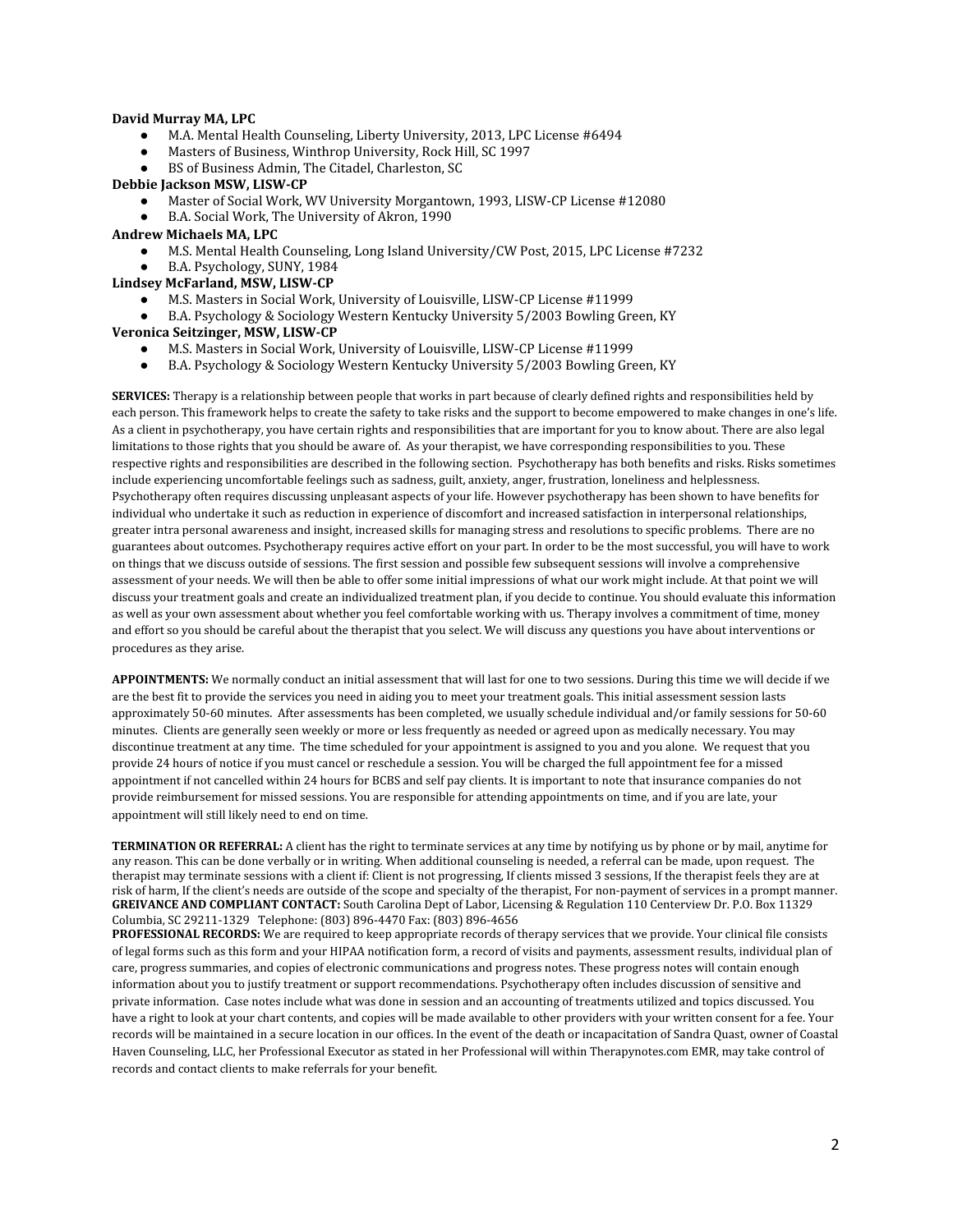**FEES:** Currently our standard fees are as follows: An initial clinical assessment is \$160. Individual or family sessions lasting 50-60 minutes are charged \$120 per session. All payments are due at the time services are rendered and can be in form of credit card (Visa, MasterCard, Discover or American Express) or HSA. There will be a \$35.00 fee for checks that are returned for insufficient funds. If you need your therapist to attend court related to yourself or your child/foster child there will be a fee of \$250 per hour which will be from the time the therapist leaves the office until they are able to return to the office that will be charged for this service. This is not a billable expense to insurance companies, therefore you must prepay for this service prior to your court date a retainer in the amount of \$2500, plus hourly fees if the time is beyond 10 hours. If you prefer, your therapist can prepare a letter to express their expertise regarding your court issues in lieu of attending court in person if you sign a release. This letter will be provided free of charge.

**INSURANCE:** We are on several insurance panels, which means that we are considered an "in-network provider" for those specific panels. For other insurances, we are an "out-of-network provider. "If you expect to use insurance to provide coverage for counseling services, please check your current coverage carefully. Call the phone number on the back of your insurance card and ask about your mental health benefits. Some insurance companies will pay a reduced amount toward services provided by an out-of-network provider. To check on what is covered by your insurance company, it is recommended that you ask your insurance carrier the following questions: 1. Do I have mental health benefits? 2. What is my deductible? 3. Do I have a co-insurance and co-pay and what are these amounts? 4. How many sessions per calendar year does my plan cover? 5. Is Coastal Haven Counseling, LLC on your list of current providers? 6. If the question to no. 5 is no, you may want to ask how much is paid for an out-of-network provider. 7. Do I need a pre-authorization number for sessions to be covered? 8. Is family therapy covered on my plan? If you exceed the amount of sessions that are covered or deemed medically necessary then we must discuss options of paying out of pocket or sessions or discontinuing therapy. Remember that you are responsible or full payment of fees.

**CONFIDENTALITY:** The confidentiality of all communications between a client and a therapist is generally protected by law and us as your therapists cannot and will not tell anyone else what you have discussed or even that you are in counseling services without your written permission. In most situations we can only release information about your treatment to others if you sign a written authorization form that meets certain legal requirements imposed by HIPAA. With the exception of certain situations described below, you have the right to confidentiality of your therapy. You may request that information be shared with whomever you choose and you may revoke that permission at any time. There are some exceptions to confidentiality in which we are legally bound to take action even though that requires revealing some information about a client's treatment. If at all possible, we will make every effort to attempt to inform you when these will have to be put into effect. The legal exceptions to confidentiality include but are not limited to the following: 1. If there is good reason to believe you are threatening serious bodily harm to yourself or others. If we believe a client is threatening serious bodily harm to another we may be required to take protective action which may include notifying the potential victim, notifying the police or seeking appropriate hospitalization. If a client threatens to harm him/herself or another we may be required to seek hospitalization for the client or contact family members or others who can provide protection. 2. If there is good reason to suspect or evidence of abuse or neglect toward children, the elderly or disabled persons. In such a situation, we are required by law to file a report with the appropriate state agency. 3. In response to a court order or where otherwise required by law. 4. To the extent necessary to make a claim on delinquent account via collection agency. 5. To the extent necessary for emergency medical care to be rendered. 6. When your insurance company is involved, such as making a claim, insurance audits, case reviews or appeals. 7. In a natural disaster whereby protected records may be exposed. 8. For professional supervision consultation purposes. **Policy on restraints and seclusion:** We do not use restraints or seclusion interventions in this practice. If someone on the premises believes their physical safety to be threatened, the police will be called and a report made. **CONFIDENTIALITY OF E-MAIL, CELL PHONE, TEXT AND FAXES COMMUNICATION:** It is very important to be aware that e-mail or cell phone communication or texting can be relatively easily accessed by unauthorized people and hence the privacy and confidentiality of such communication can be compromised. E-mails in particular are vulnerable to such unauthorized access due to the fact that servers have unlimited and direct access to all e-mails that may go through them. Faxes can easily be sent erroneously to the wrong address. Please notify us at the beginning of treatment if you decide to avoid or limit in any way the use of all of the above mentioned communication devices. Please do not use e-mail or faxes in the case of an emergency.

**CONSENT FOR TREATMENT:** Client acknowledges that I have received, have read or have had read to me (if requested), and understand information provided to me about the therapy I am considering and have asked and had answered any questions regarding treatment. I do hereby seek and consent to take part in the treatment by the therapist named below. I understand that developing a treatment plan with this therapist and regularly reviewing our work toward meeting the treatment goals are in my best interest. I agree to play an active role in this process. I understand that no promises have been made as to the results of the treatment or any of the procedures provided by this therapist. I understand sexual and/or romantic counselor interactions or relationships with current clients, their romantic partners, or their family members are prohibited. (American Counseling Association Code of Ethics, 2014; A.5.a) I am aware that I may stop my treatment with this therapist at any time. The only services that I will be responsible for paying are the services that I have already received. I understand that I may lose other services or may have to deal with other consequences if I stop treatment. I know that I must cancel a scheduled appointment within at least 24 hours before the time of the appointment. I understand that if I do not cancel or come to a scheduled appointment, I will be charged for that appointment. I am aware that a third party payer/insurance company may be given information about the types, costs, dates and providers of any services I receive. This form authorizes Coastal Haven Counseling, LLC and contracted therapists to release information from my/the patient's records maintained while I was treated by this provider. This information may include but is not limited to intake summaries, clinical records, summaries, treatment plans, diagnoses, progress,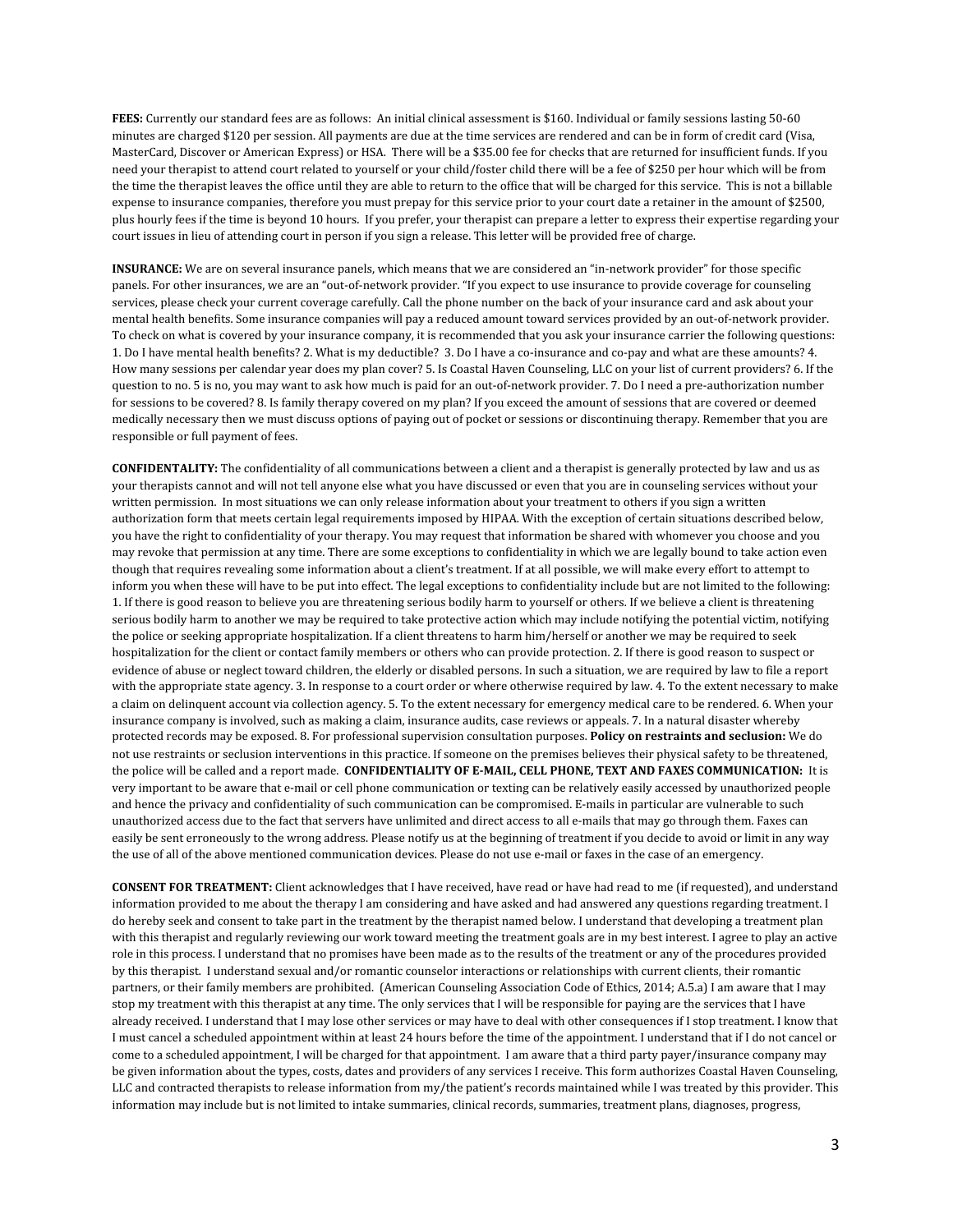recommendations, discharge summaries and other clinical documents. HIV- related information and drug and alcohol information contained in these records will be released in these records under this consent unless indicated here. \_\_\_\_\_ do not release. This information may be sent to a third party payer or its agents and is needed for the following purposes: -Receiving health insurance benefits, reimbursements, payments for services and other similar services. Re-disclosure or re- transfer of these records is expressly prohibited and such re-disclosure may subject you to civil and criminal liability. Federal and State laws restrict the use of the information to criminally investigate or prosecute any alcohol or drug abuse patient.

My signature below authorizes the payment directly to Coastal Haven Counseling, LLC of benefits payable under our policy. I understand that such payments will be credited to my account with this provider. I further understand that I am financially responsible to this provider for charges not covered or reimbursed by my policy, up to the fee the provider has agreed to accept. I affirm that everything in this form that was not clear has been explained to my satisfaction.

**TeleHealth /TeleTherapy** involves the use of electronic communications to enable health care providers to continue to treat clients with mental health counseling at a distance. **Expected Benefits:** Improved access to mental health care by enabling a patient to remain in his/her home or at a remote private setting while conducting counseling sessions with their therapist. **Possible Risks:** As with any mental health procedure, there are potential risks associated with the use of telehealth/teletherapy. These risks include, but may not be limited to: In rare instances, security protocols could fail, causing a breach of privacy of personal private information. We utilize a HIPAA compliant platform for telehealth https://doxy.me to address this concern as best as possible.

#### **Informed Consent for Telehealth: By signing this form, I understand the following:**

1. I understand that the laws that protect privacy and the confidentiality of mental health information also apply to TeleHealth/TeleTherapy, and that no information obtained in the use of TeleHealth/TeleTherapy which identifies me will be disclosed to other entities without my consent.

2. I understand that I have the right to withhold or withdraw my consent to the use of TeleHealth/TeleTherapy in the course of my care at any time, without affecting my right to future care or treatment.

3. I understand that I have the right to all information obtained in the course of a TeleHealth/TeleTherapy.

4. I understand that a variety of alternative methods of therapy care may be available to me, and that I may choose one or more of these at any time. My therapist has explained the alternatives to my satisfaction.

5. I understand that TeleHealth/TeleTherapy may involve electronic communication of my personal mental health information.

6. I understand that it is my option to inform my therapist of electronic interactions regarding my care that I may have with other healthcare providers.

7. I understand that I may expect the anticipated benefits from the use of TeleHealth/TeleTherapy in my care, but that no results can be guaranteed or assured.

**Patient Consent To The Use of TeleHealth/TeleTherapy**: I have read and understand the information provided above regarding TeleHealth/TeleTherapy, have discussed it with my therapist or such assistants as may be designated, and all of my questions have been answered to my satisfaction. I hereby give my informed consent for the use of TeleHealth/TeleTherapy in my mental health care. I hereby authorize my therapist at Coastal Haven Counseling, LLC to use TeleHealth/TeleTherapy in the course of my diagnosis and treatment. For questions or to reach us, our phone number is 843-945-0346 and email address is [coastalhavencounseling@gmail.com](mailto:coastalhavencounseling@gmail.com).

**YOUR INFORMATION. YOUR RIGHTS. OUR RESPONSIBITLIES:** This notice describes how medical information about you may be used and disclosed and how you can get access to this information. Please review it carefully. **YOUR RIGHTS** When it comes to your health information, you have certain rights. This section explains your rights and some of our responsibilities to help you. You can ask to see or get an electronic or paper copy of your medical record and other health information we have about you. We will provide a copy or a summary of your health information, usually within 30 days of your request. We may charge a reasonable, cost-based fee. You can ask us to correct health information about you that you think is incorrect or incomplete. We may say "no" to your request, but we'll tell you why in writing within 60 days. You can ask us to contact you in a specific way (for example, home or office phone) or to send mail to a different address. You can ask us not to use or share certain health information for treatment, payment, or our operations. We are not required to agree to your request, and we may say "no" if it would affect your care. If you pay for a service or health care item out-of-pocket in full, you can ask us not to share that information for the purpose of payment or our operations with your health insurer. We will say "yes" unless a law requires us to share that information. You can ask for an accounting of the times we've shared your health information for six years prior to the date you ask, who we shared it with, and why. We will include all the disclosures except for those about treatment, payment, and health care operations, and certain other disclosures (such as any you asked us to make). We'll provide one accounting a year for free but will charge a reasonable, cost-based fee if you ask for another one within 12 months. You can ask for a paper copy of this notice at any time, even if you have agreed to receive the notice electronically. We will provide you with a paper copy promptly. If you have given someone medical power of attorney or if someone is your legal guardian, that person can exercise your rights and make choices about your health information. We will make sure the person has this authority and can act for you before we take any action. File a complaint if you feel your rights are violated. You can complain if you feel we have violated your rights by contacting us using the information on page 1. You can file a complaint with the U.S. Department of Health and Human Services Office for Civil Rights by sending a letter to 200 Independence Avenue, S.W., Washington, D.C. 20201, calling 1-877-696-6775, or visiting www.hhs.gov/ocr/privacy/hipaa/complaints/. We will not retaliate against you for filing a complaint. **YOUR CHOICES** For certain health information, you can tell us your choices about what we share. If you have a clear preference for how we share your information in the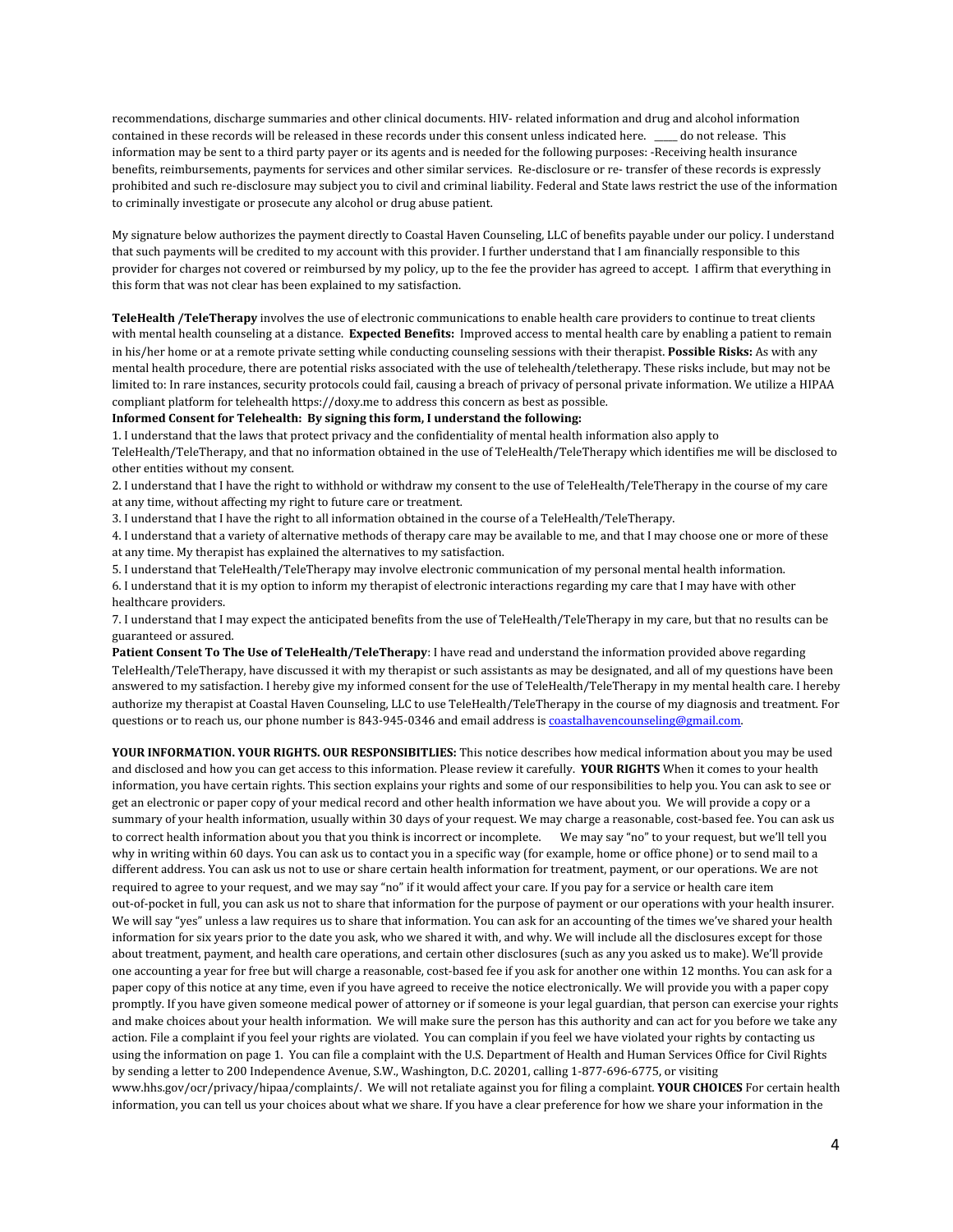situations described below, talk to us. Tell us what you want us to do, and we will follow your instructions. In these cases, you have both the right and choice to tell us to: Share information with your family, close friends, or others involved in your care. Share information in a disaster relief situation. If you are not able to tell us your preference, for example if you are unconscious, we may go ahead and share your information if we believe it is in your best interest. We may also share your information when needed to lessen a serious and imminent threat to health or safety.

In these cases we never share your information unless you give us written permission: Marketing purposes, Sale of your information, **OUR USES AND DISCLOSURES** How do we typically use or share your health information? We typically use or share your health information in the following ways: We can use your health information and share it with other professionals who are treating you. For example: A doctor treating you for an injury asks another doctor about your overall health condition. To run our organization. We can use and share your health information to run our practice, improve your care, and contact you when necessary. Example: We use health information about you to manage your treatment and services. To bill for our services. We can use and share your health information to bill and get payment from health plans or other entities. Example: We give information about you to your health insurance plan so it will pay for your services. How else can we use or share your health information? We are allowed or required to share your information in other ways – usually in ways that contribute to the public good, such as public health and research. We have to meet many conditions in the law before we can share your information for these purposes. For more information see:

ww.hhs.gov/ocr/privacy/hipaa/understanding/consumers/index.html. To help with public health and safety issues. We can share health information about you for certain situations such as: •Preventing disease, •Reporting suspected abuse, neglect, or domestic violence, •Preventing or reducing a serious threat to anyone's health or safety. We can use or share your information for health research. To comply with the law. We will share information about you if state or federal laws require it, including with the Department of Health and Human Services if it wants to see that we're complying with federal privacy law. To work with a medical examiner or funeral director. We can share health information with a coroner, medical examiner, or funeral director when an individual dies. To address workers' compensation, law enforcement, SSI, disability and other government requests. We can use or share health information about you: For workers' compensation claims, For law enforcement purposes or with a law enforcement official, For special government functions such as military or national security and presidential protective services, To respond to lawsuits and legal actions. We can share health information about you in response to a court or administrative order, or in response to a subpoena.

**OUR RESPONSIBILITIES**: We are required by law to maintain the privacy and security of your protected health information. We will let you know promptly if a breach occurs that may have compromised the privacy or security of your information. We must follow the duties and privacy practices described in this notice and give you a copy of it. We will not use or share your information other than as described here unless you tell us we can in writing. If you tell us we can, you may change your mind at any time. Let us know in writing if you change your mind. For more information see: www.hhs.gov/ocr/privacy/hipaa/understanding/consumers/noticepp.html.

**Changes to the Terms of this Notice:** We can change the terms of this notice, and the changes will apply to all information we have about you. The new notice will be available upon request, in our office, and on our web site. Other Instructions for Notice: • Effective Date of this Notice – 3/1/2017 • Name or title of the privacy official Sandra Quast, MA, LPC (843) 945-0346. The Privacy Rule requires therapist to describe any state or other laws that require greater limits on disclosures. For example, "We will never share any substance abuse treatment records without your written permission. If your entity is part of an OHCA (organized health care arrangement) that has agreed to a joint notice, use this space to inform your patients of how you share information within the OHCA (such as for treatment, payment, and operations related to the OHCA). Also, describe the other entities covered by this notice and their service locations. For example, "This notice applies to Sandra Quast, LPC, Coastal Haven Counseling, LLC and other practitioners enrolled as private contract labor under group entity.

**NOTICE OF PRIVACY PRACTICES of COASTAL HAVEN COUNSELING, LLC:** Effective date: March 1, 2017 *THIS NOTICE DESCRIBES HOW* MEDICAL INFORMATION ABOUT YOU MAY BE USED AND DISCLOSED AND HOW YOU CAN GET ACCESS TO THIS INFORMATION. PLEASE *READ IT CAREFULLY.* This practice provides many types of services, such as individual, family and group counseling sessions, referrals to treatment services and communication with the courts. Information about you must be collected to provide these services. Information collected about you and your health is private. We are required to protect this information by Federal and State law. This information is called "protected health information" and referred to as PHI. This Notice of Privacy Practices tells you how protected information about your health may be used or disclosed in the normal course of business. Not all situations will be described. We will always disclose only the minimum amount of PHI necessary. I agree to follow these policies. However, if there is a need to change these policies you will be notified of any changes. Your Protected Health Information may be Used and Disclosed without Your Authorization. For Safety- If you are considered to be a threat to yourself or others or if a minor, disabled or elderly if you are being hurt. For payment: PHI may be disclosed to obtain payment, or as required by law and for law enforcement. PHI will be used or disclosed when required or permitted by federal or state law or by a court order. For abuse reports and investigations: I am required to report and disclose any PHI that indicates child abuse. To avoid harm: I may disclose PHI to law enforcement in order to avoid a serious threat to the health and safety of a person or the public. In an emergency or for reasons of national security: For example, if you fell and were unconscious, I would tell an EMT what I knew about your medical condition even if I were not able to get your consent. **Other Uses and Disclosures Require Your Authorization:** Mental Health and drug and alcohol treatment records: You must give your written authorization before your mental health treatment records can be disclosed to anyone. **Unusual use:** I will ask for your written authorization before using or disclosing PHI in unusual situations that are not covered by these guidelines. You may cancel this authorization at any time in writing. **Your PHI**